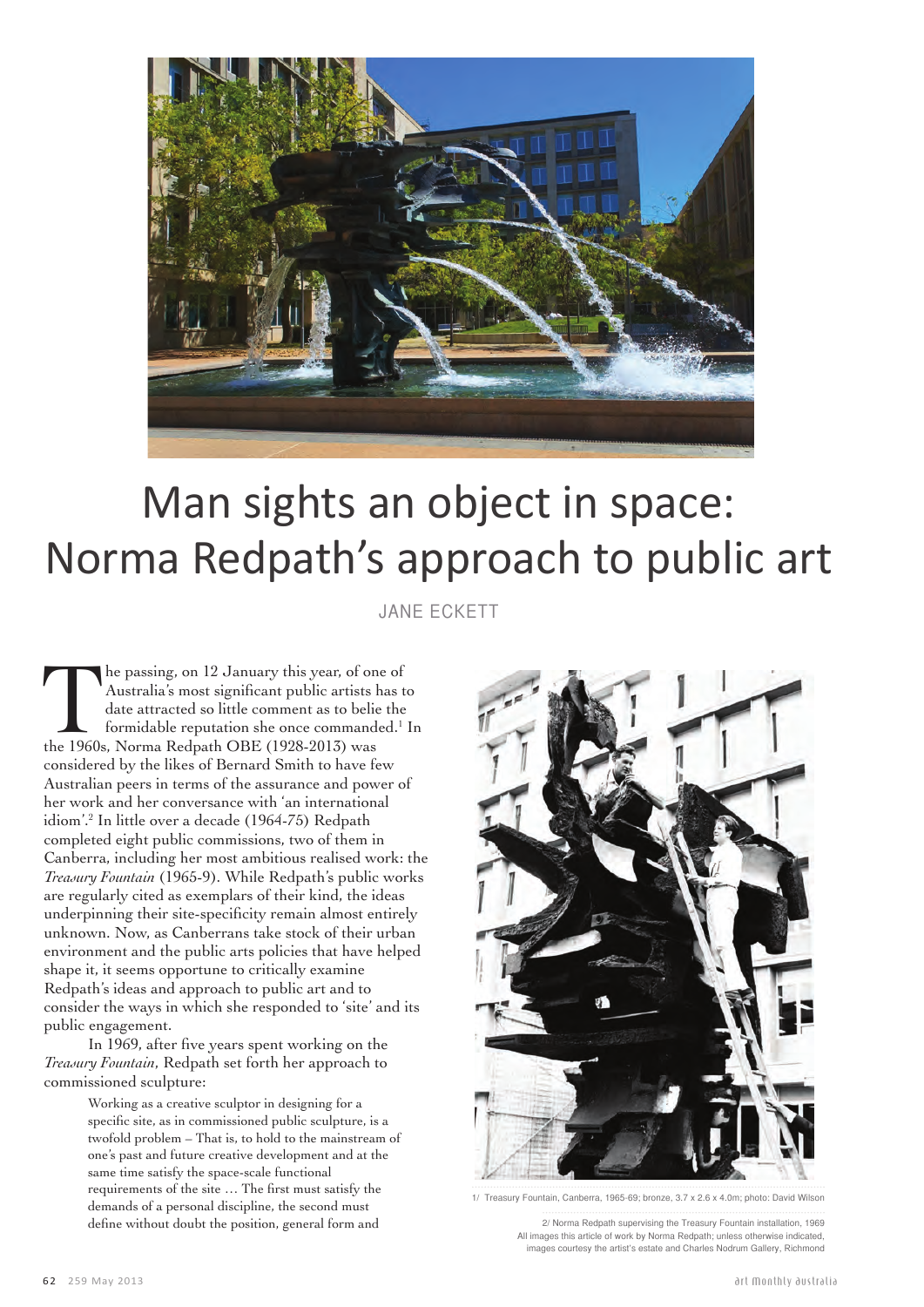

1/ Fragmented Arch, 1967, bronzetto, artist's proof, 11 x 23 x 14.5cm 2/ Study for Fragmented Arch, 1967, brush and ink on paper, 16.3 x 24cm 3/ Sheltered Space, c. 1962-63, bronzetto, 12 x 15 x 10cm



final scale, also fixing methods and function where relevant. The forms and scale to be in correct relationship, either to integrate with, or a counterpoint to, the architectural mass or feature detail. Function to be considered in terms of scale and form-type in relation to traffic movement …<sup>3</sup>

Each site was the sum of its physical parameters. For Redpath, a site was invariably an architect-designed building, the scale and proportion of which dictated the necessary size of the artwork, as did the work's position within or near that building. She also took into account practical issues such as how a relief sculpture was to be fixed to a wall and from which angle her work would be seen by the building's occupants or by the passing 'traffic' – both pedestrian and vehicular. This pragmatic approach was characteristic of a pro-integrationist stance, the integration of art and architecture being a widely discussed matter in postwar Europe, North America, and – to a lesser extent – Australia, where, in the 1950s and '60s, the Society of Sculptors and Associates in Sydney and the Group of Four and Centre Five in Melbourne made repeated overtures to architects for greater collaboration.4

The *Treasury Fountain* was designed with the knowledge that it would be viewed from all angles, including from above, as it is clearly visible from the windows of the surrounding Treasury buildings. The buildings' architects (Fowell, Mansfield, Jarvis and Maclurcan) designed the rectangular form of the pool, leading Redpath to opt for two distinct elements – one at either end of the pool – that would lend an asymmetrical balance to the courtyard. The two sculpted elements were entirely consistent with Redpath's oeuvre, developing her personal formal language. They were clearly conceived as visual counterpoints to the rather austere façades of the surrounding three buildings that constitute the Treasury.

Redpath's conception of the site as a physical location aligns her with what Miwon Kwon has identified as the earliest generation of site-specific artists, emerging in the late 1960s, for whom site was 'defined primarily as an agglomeration of the actual physical attributes of a particular location … with architecture serving as a foil for the artwork in many instances'.<sup>5</sup> Kwon's 'first generation', however, excluded modernist sculptors such as Moore, Calder or Noguchi; while Redpath's work superficially has more in common with these modernists than with, for instance, the non-material works of Robert Barry (included in Kwon's 'first-generation'), the desire to tailor a work for a particular location speaks of Redpath's concern for integration, while also fitting Kwon's category of early site-specific art.

This concern extended past a mere awareness of bricks and mortar. A handwritten note, dated 1968, demonstrates a metaphysical cognisance: 'Man sights an object in space for visual equilibrium and physical balance to help him establish his identity in scale with his surroundings'.<sup>6</sup> This might be described as a sort of feedback loop: object, sight, judgment of scale, adjustment of the body in relation to the object, adjustment of the perception of self, sight, object. Sculpture, by its very 'thingness' and three-dimensionality, is of course the perfect human proxy, allowing us to project our own sense of scale onto its form and thereby locate ourselves in a given space. Thus sculpture can mediate between the viewing subject and the built environment.